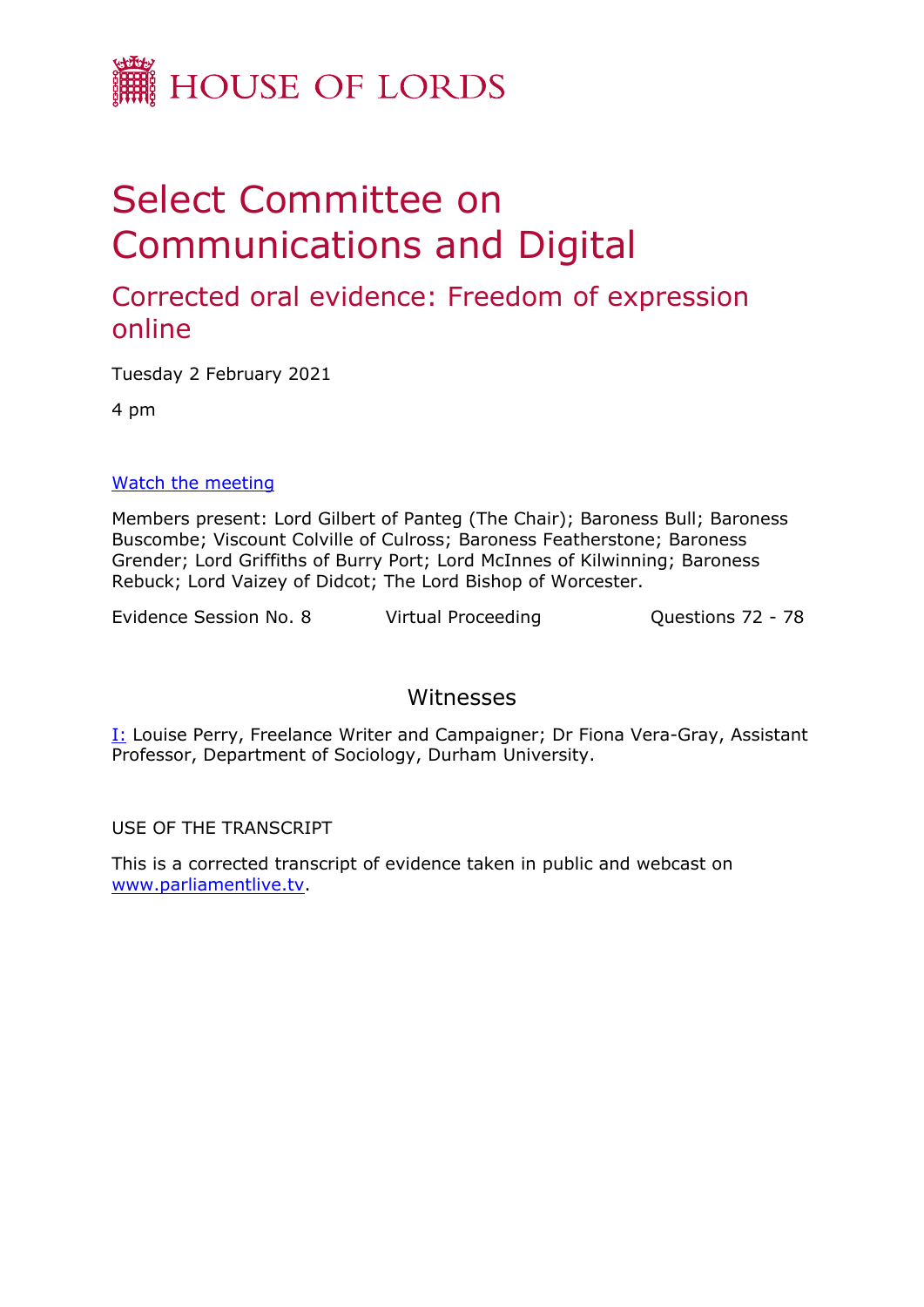### Examination of witnesses

Louise Perry and Dr Fiona Vera-Gray.

Q72 **The Chair:** Welcome, Louise Perry and Dr Fiona Vera-Gray. Louise Perry is a freelance writer and campaigner. Dr Vera-Gray is assistant professor at the Department of Sociology at the University of Durham. Thank you for joining us. I think you listened to that last session and you have been following our inquiry into freedom of expression online. We have plenty of questions for you. Why do you not kick off by introducing yourselves in a little more detail and giving us your initial perspective on the issues of freedom of expression, particularly online?

*Louise Perry:* Thanks so much for having me. I am a journalist and contracted currently at the *New Statesman* magazine, but I have historically written for a range of outlets. Before I was a journalist, I worked in the women's sector at a rape crisis centre, working with young people in various capacities, including delivering workshops in schools on sexting, online safety and so on, so I have some front-line experience from way back when.

I also work as the press officer for the We Can't Consent To This campaign, which is a campaign group that we originally set up to document cases where women in the UK had been killed and their killers had relied on a rough sex defence in court. They claimed that the women had consented to the violence that resulted in their deaths. We have since started also documenting non-homicide cases and looking in a more general sense at sexual violence, the normalisation of violent porn and how that might contribute towards crime.

From my perspective, I have a slightly ambivalent attitude towards this in terms of the gendered issues. In terms of free speech online, I have written quite a lot over the last couple of years on some cases in which there has been a misuse of hate speech legislation in a really heavy-handed approach by some police forces. For instance, I am sure some of you will be aware of the judicial review last year in which a retired police officer took Humberside Police and the College of Policing to court because they had pursued him for political speech online, which was classed as a non-crime hate incident.

The judicial review found in his favour because the tweets he had written were a bit tasteless, a bit crude and not something that, personally, I would ever say online, but were very much within the realms of legitimate political discourse, yet he had had police officers show up at his work. It was felt to be having a very chilling effect on online speech. That is the sort of thing that I am very concerned about. Feminists have often ended up at the sharp end of this in the last couple of years, in discussions over the Gender Recognition Act.

Part of me is concerned about there being currently too much state interference in terms of freedom of expression online. On the other side, and this is particularly linked to my campaigning work, I am very concerned about where we are at with the availability of extreme porn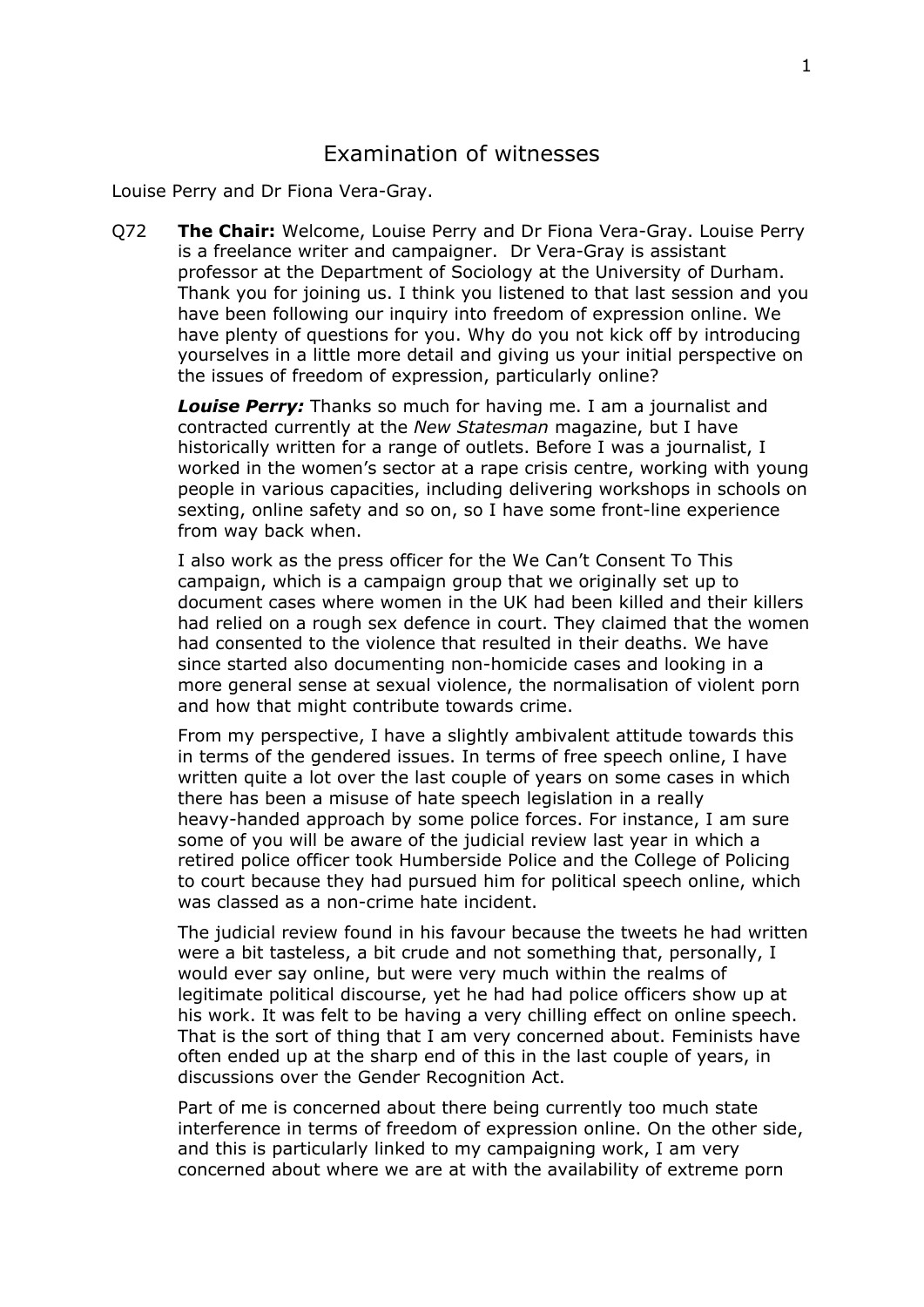online. I am hoping that, today, I can negotiate a distinction in thinking that we need more state intervention on the issue of porn while protecting speech very carefully. There is a very clear distinction between these two things because porn is not speech. We are not talking about people sharing erotic stories, for instance, online. I have no desire to criminalise that.

We have seen an explosion in access to online porn. Legislation has had real difficulty keeping up and the legislation we do have, particularly criminalising certain types of porn, is not being enforced. We have an amazing availability and mainstreaming of porn that is illegal or ought to be illegal. We know that children are viewing this regularly and that this has become extremely mainstream. Our campaigning work has highlighted that this seems to be seeping out into sexual culture, in that sexual acts that have been normalised by online porn are now becoming increasingly common among younger people. You can see this when you look at the data on the sorts of sexual experiences that young people are having compared to older generations.

It is a long-running discussion, which I am sure Fiona will comment on as well, about the exact extent to which online porn influences real-life sexual behaviour, but our work suggests that it does, at least to some to extent, and that we should be concerned about this, particularly when we are thinking about children viewing this material, which they are. I am very supportive of the moves towards having an age verification system. That is really good. We should also be thinking about more structural ways of enforcing existing legislation on extreme porn and rape porn, targeting platforms rather than just targeting possession. I hope we can talk more about that.

**The Chair:** We certainly want to talk more about that. There are some very nuanced issues in there, which we look forward to exploring.

*Dr Fiona Vera‑Gray:* Thanks, Louise. That was great. I am an assistant professor in sociology at the University of Durham. I work specifically on violence against women and girls. I am a member of the Centre for Research into Violence and Abuse at Durham. Like Louise, I have a history of working in the specialist sexual violence sector. I worked there for about 10 years. I also did training and prevention work with young people in schools on sexual violence, harassment and pornography. More recently, I have been working with the Department for Education on the materials that it is going to give teachers about the newly mandated sex and relationships curriculum, looking specifically at the modules on online media, pornography and harms.

The focus on prevention is something that I would like us to have space to discuss. It is not only about removing harmful content from the internet but about how we prevent it from getting up there in the first place. I was listening to the earlier session, which I found really interesting, and my perspective supports, in many ways, a lot of the things that were being said there.

Like Louise, I believe in the importance of maintaining the internet's commitment to freedom of expression. It has done a lot to enable a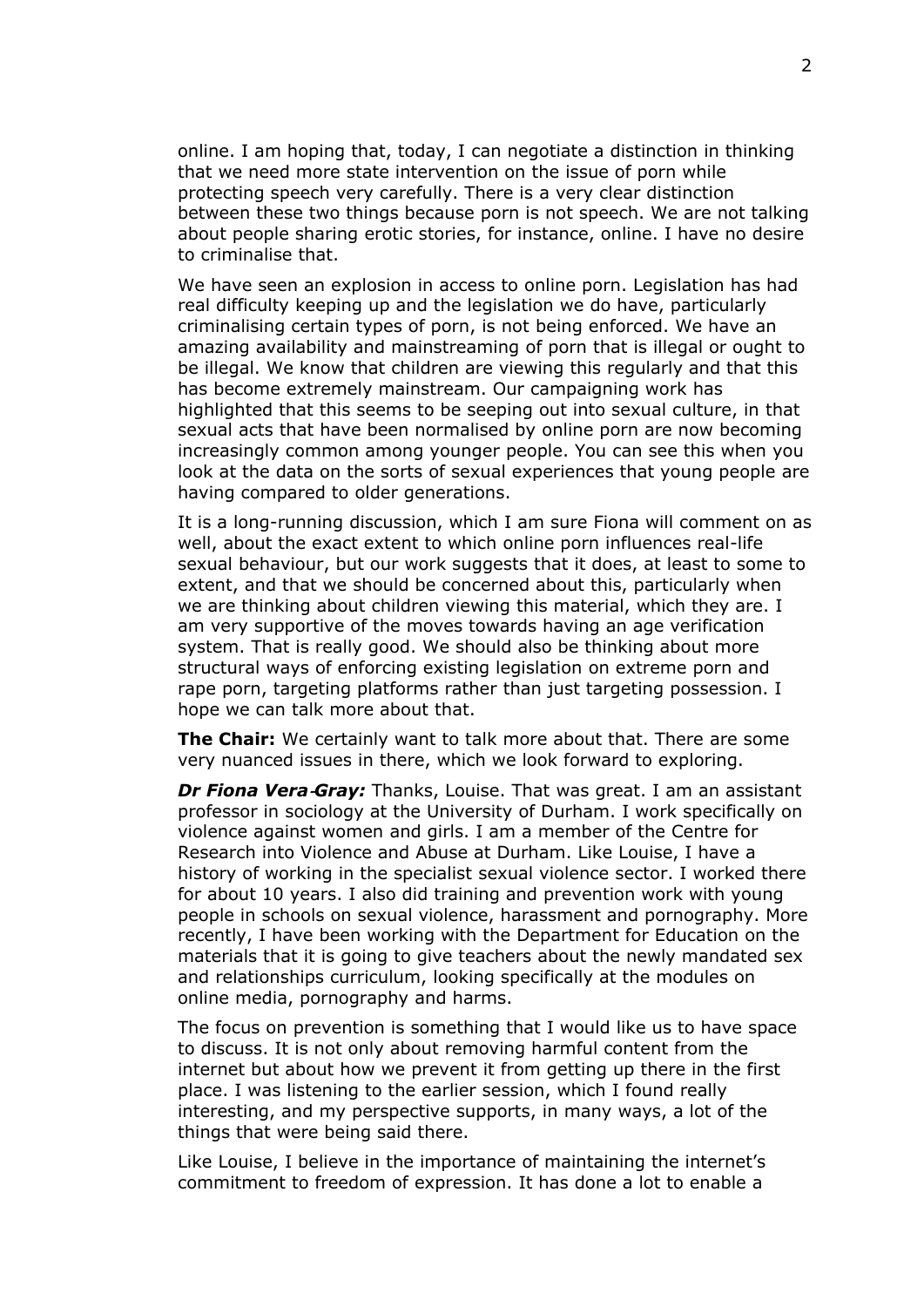space for minoritised, particularly ethnic, voices. There is greater diversity of gender and sexual expression to be had online. That has translated into really positive changes in society around anti-oppressive practice. We have seen stuff recently around anti-racist practice.

We need to be careful and mindful that, sometimes, the way we think of freedom of expression as being for everyone ignores the reality of what happens for freedom of expression. Freedom of expression for everyone is not really freedom of expression for everyone, because people who are subjected to harassment or violence will censor themselves. They will not take up that right or be able to enjoy that freedom because, if it is not safe for you to express yourself freely, you are not going to do so. You are going to prioritise your safety over the potential for harm.

Overall, that means that, in my view, there is a justification for the regulation of freedom of expression online and that justification can be seen as human rights-enhancing. A lot of the time, the two are put in conflict with each other, where any kind of regulation is seen as removing freedoms and rights. We can think about it in terms of enabling individuals to take up and enjoy their rights and freedoms, both online and offline. A really important point was raised earlier about that distinction. We need to be a bit more complicated than that now.

Sometimes, a form of regulation is human rights-enhancing, in that it enables minoritised people, thinking in the context of this session about women and other individuals who are minoritised on the basis of their gender, to take up the powerful tool that we have in the internet for contributing to this marketplace of ideas. That is my position. I am less ambivalent. There is a place for regulation where that can be seen to support someone's ability to take up their freedom of expression.

Q73 **Baroness Featherstone:** Thank you for both of your introductions. Some of this touches on some very difficult issues. Louise, I was going to say that you referred to the TERF war, but perhaps that is not the right way to express it. Personally, I think the war between TERFs and feminists is unnecessary. Going to the heart of it, what should not be protected by the right of freedom of expression online?

*Louise Perry:* I agree that there have to be some limits on speech, where it incites or facilitates criminal violence. That is widely accepted, and I would also accept it. If one of the outcomes of this inquiry was to strengthen hate speech laws online, I would be a bit concerned about that. Even though I can, in theory, understand why introducing misogynist hate speech online as a criminal offence, for example, would potentially have some advantages, I am very cognisant of the risks. The slippage between hate speech and legitimate political discourse is quite fine and can slip very easily. On that front, I take a more liberal stance.

In terms of pornography, I take the opposite stance, in that I think there currently is not enough intervention. The distinction I would draw is partly to do with the fact that pornography is not about the sharing of ideas. It is not about political discourse. It is about sexual stimulation and, more crucially, it involves real people and sexual acts. The 2015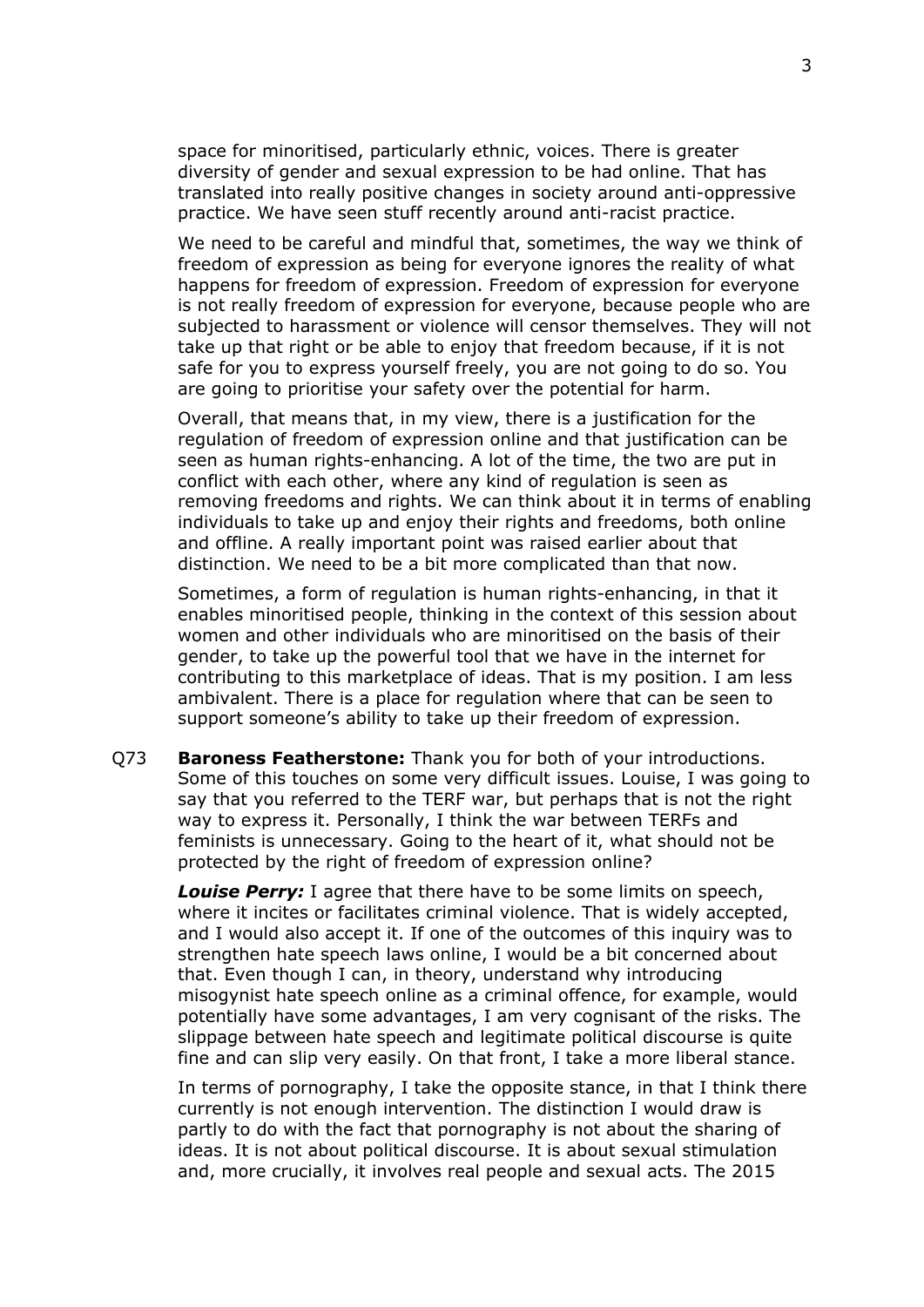legislation on revenge porn went some way towards acknowledging that there is a very particular harm done to people when sexual images of them are shared without their consent online.

This is an entirely new form of criminal offence that just did not exist before the internet, which we are having to start to reckon with. When I was working with young people, I found that it is now commonplace for this form of harm and this crime to be committed against the young in particular. We are not addressing it anywhere near well enough and treating it with the seriousness that it deserves. I really would like to see legislation strengthened on that point.

We need to enforce, properly, the existing legislation that we have. In our campaigning work, we have been focused on how certain violent sexual acts have become very normalised by porn and have become very commonplace among young people now. They result in a lot of physical and emotional harm, and have been hugely underprosecuted to date. I am thinking particularly about strangulation.

We are hoping that one of the things to come out of the Domestic Abuse Bill, which is currently being discussed, is a new provision on non-fatal strangulation. Strangulation in mainstream pornography is now incredibly common. It used to be a very niche form of sexual practice that would sometimes be featured in porn. It is now on the front page of practically every mainstream porn platform and it is very common for children to be seeing this kind of material.

This suggests the ways in which online porn can generate this kind of increasingly extreme trend, encouraging viewers to see more and more intense and extreme stimulation. We were involved in some surveys looking at people's experiences of non-consensual forms of violence such as strangulation. Almost half of women between 18 and 24 in this country have experienced strangulation now during sex—

#### **Baroness Featherstone:** Shocking.

*Louise Perry:* I know; it is astonishing. For many of them, it has been multiple times, without consent. This is a very good example of the availability of this kind of material to children who have no sexual experience to date. Their first encounters with sexual stimulation are through this, online, on their own, in their bedrooms or whatever. Sadly, this has not been taken nearly seriously enough in our efforts to regulate it. I really hope that this Bill can be an opportunity to do something.

*Dr Fiona Vera‑Gray:* There is a lot to pick up there. Ultimately, it is quite difficult. It is about us thinking about what principle we can use that future-proofs itself, in a way. It was raised in the previous session, and is really important, that we need to not think, "This can be protected. That should not be protected". We need to have a principle that can be applied in 20 years' time when the online world is completely different than it is even now. We have justification for that principle being about a human rights-enhancing approach.

I was thinking as Louise was talking: I was part of the campaign for the inclusion of non-consensual sexual penetration, so the rape pornography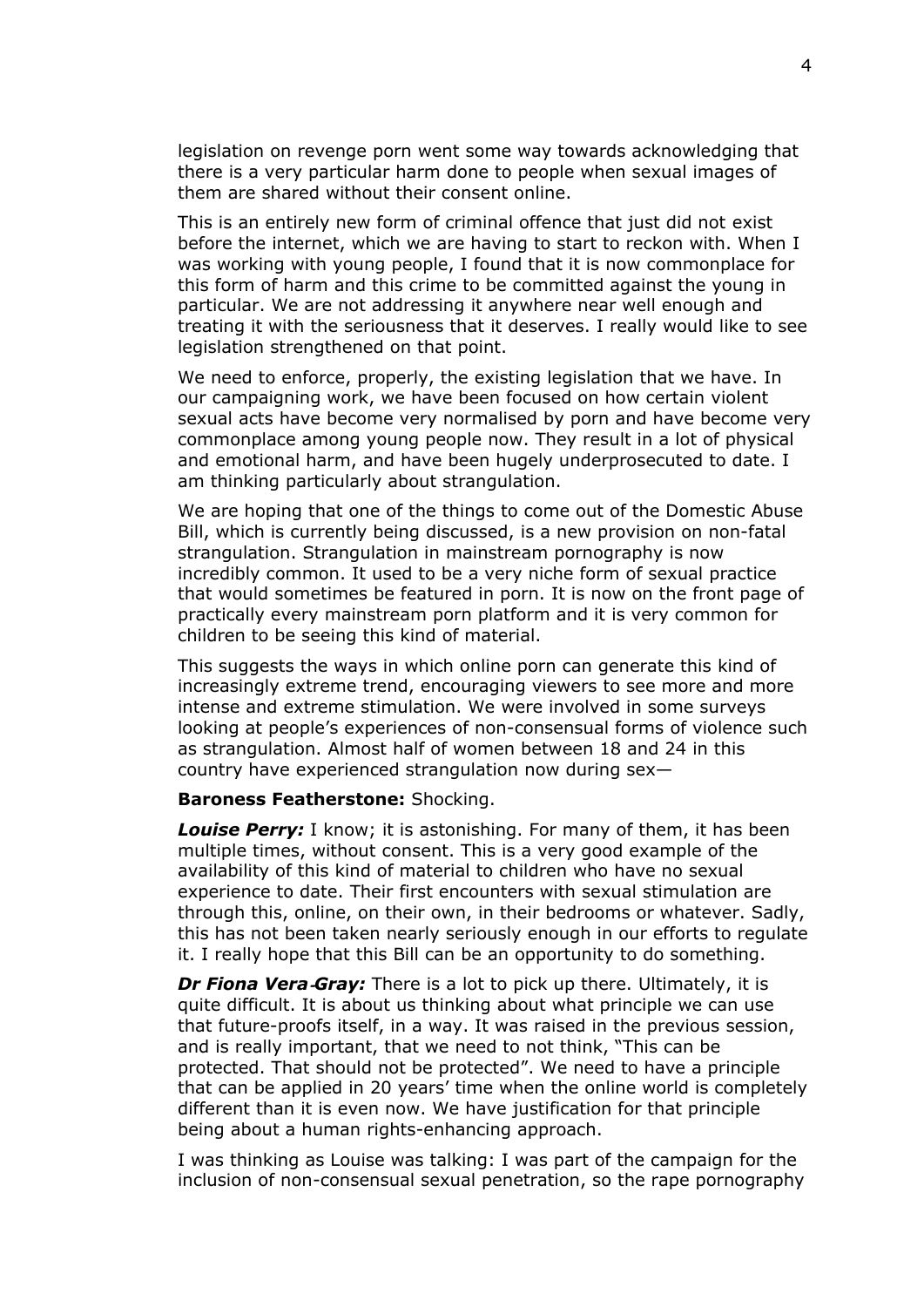amendment to the extreme pornography legislation, which came into force in April 2015. Whenever you get into pornography, you get into that issue about sexual censorship and that kind of thing. The Joint Committee on Human Rights said that introducing that amendment was human rights-enhancing, on the basis that there is that crossover between the online and offline world, and that, while watching pornography showing those kinds of acts does not mean that you will definitely try them, it contributes to a culture where women are aware that they are not seen to be as valuable as men, that violence against them is not seen to be as serious and that sexual violence in general is undermined and sexualised. It is not necessarily a causal argument, but it is saying that we know that some kinds of expression contribute to a harmful broader cultural environment where we have substantive gender inequality.

There is a principle there that we can use and apply when we are thinking about what should and should not be protected. We need to think about how we create an online space where everybody feels able to contribute in an equal manner given that, in society, we are not starting from the same playing field. It is not an equal playing field on which everyone can access the internet in the same ways. We know, in society, there is substantive gender and racial inequality. There are lots of inequalities. Those things play out in the online world in the same way that they do in the offline world.

I would encourage the committee to think about how we ensure freedom of expression for some of the most oppressed or marginalised groups, and to begin to think about recommendations from that place, rather than coming from a place where we think that inhibiting anyone's freedom is taking away human rights. This is a way of increasing the ability of some people to access their rights. It is a long way of saying that I do not think there is an easy way of deciding what should and should not be protected.

**Baroness Featherstone:** You can do what you like so long as you do not do harm to anyone. This is kind of what you are saying.

**Dr Fiona Vera-Gray:** It kind of is, but do not just think about harm as directly harming a person. It is about a cultural harm and how your expression contributes to a broader cultural context that enables various forms of oppression to be played out on individuals.

**Baroness Featherstone:** As a female politician, obviously, one has experienced a fair amount of online abuse of one sort or another. Polls show that women are more likely than men to prioritise safety online over the freedom of expression. Why do you think that is? Why do we feel that safety is more important than freedom?

*Dr Fiona Vera<sup></sup>-Gray:* For me, I can answer that quite easily. Safety is a necessary precondition for us to be able to take up our rights and freedoms. The fact that there is a gender difference there means that, for men, that precondition is met. On a general basis, they feel safe in online and offline spaces, so they are not going to prioritise that. That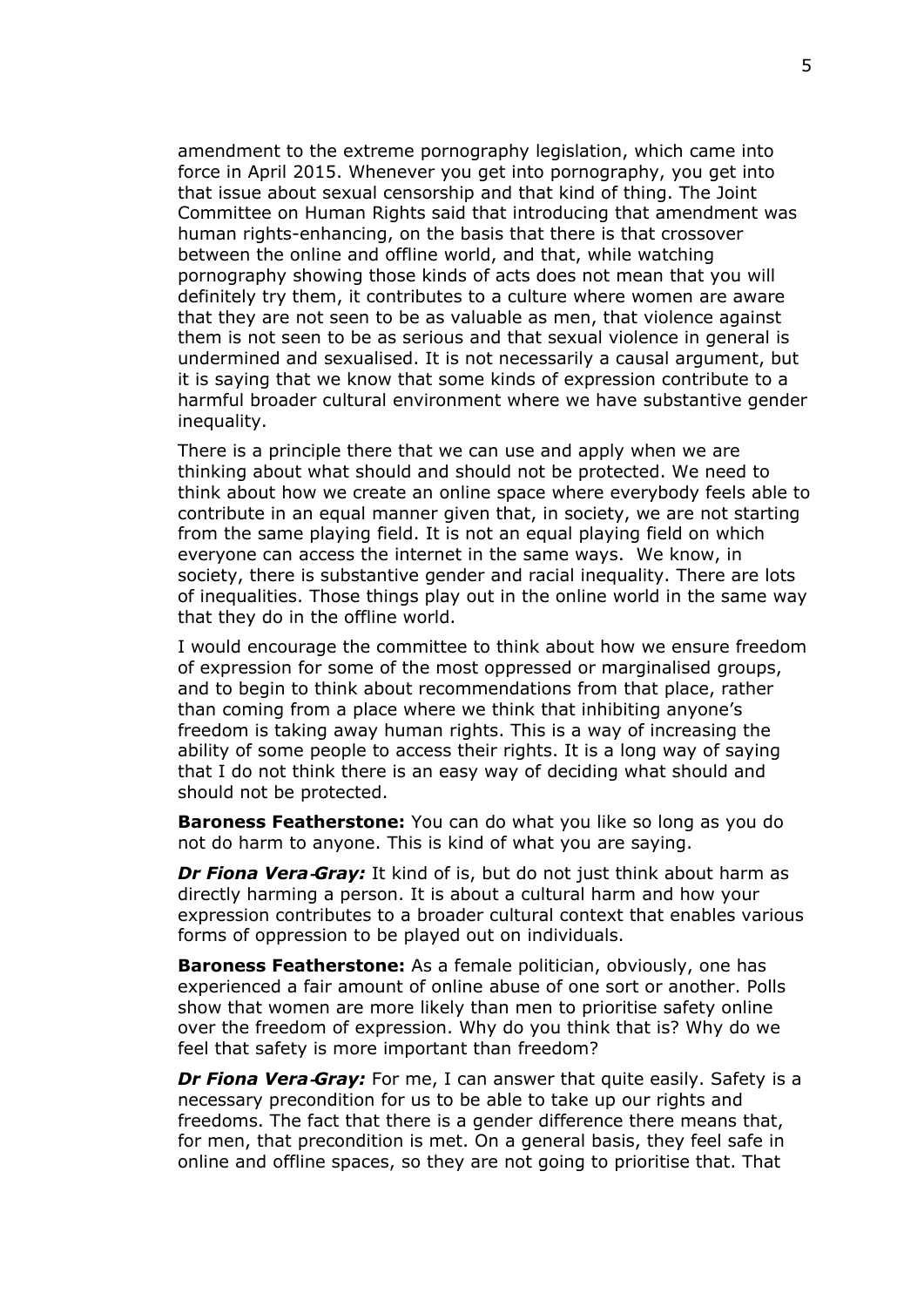tells me very clearly that women do not feel safe in online spaces and that, in order to feel free, they need to first feel safe.

Research that I have done in offline public space, when we are allowed in public space, shows that need to balance freedom over safety. Women talk about restricting their freedom of movement—not going for a run in the dark, for example. It is getting dark now and it is only 5 pm. I have not even finished work yet, but women talk about not going for a run now because they know that they are going to be held responsible for anything that happens to them. Women are positioned in a different way in society than men, being made responsible for keeping ourselves safe and being blamed if we do something that means we are not keeping ourselves safe. We have internalised that message and that means that we do those acts of self-censorship.

Women such as you, in any kind of public position, alongside feminist researchers such as me, have experienced online abuse. I am sure that Louise has experienced it as part of the We Can't Consent To This campaign. Over time, that sends a really strong message to watch what you are saying, be careful of how you are saying it and maybe not share too much personal information about yourself—for example, not using your own picture as an avatar. Women and girls do a lot of forms of safety work to be able to use online spaces. Very clearly, that tells me that we need to think about safety and freedom as connected, and safety being a precondition for us to be able to take up our right of freedom of expression.

*Louise Perry:* I agree. There is not necessarily a quantitative difference between the amount of abuse that men and women experience online, on my reading of the data, but there is a qualitative difference. For women, it is much more likely to be sexual, which has a more intimidating effect and is more likely to drive women offline. Polling seems to show that.

Q74 **Viscount Colville of Culross:** Good afternoon. We have been given quite a lot of research to read through. What you have already said has emphasised this, but that research shows that men receive hate messages much more targeted towards what they think and, for women, it is directed to who they are and they are strongly affected by that. We have also been told that Amnesty International, in its 2020 report, accused Twitter of failing to respect women's rights online, and failing to respond in a transparent manner to reports of violence and abuse.

Louise, you spoke quite strongly about your concern that, if there was too much control of hate speech online, that would limit our freedom of expression. Should the platforms and social media groups be doing anything to take down or in some way filter gendered harms?

*Louise Perry:* There are definitely some measures that social media platforms can take and have taken, which can be very effective and sophisticated, drawing from social psychology, in incentivising and disincentivising certain types of behaviour on their platforms. They are very positive. I am personally more familiar with Twitter just because it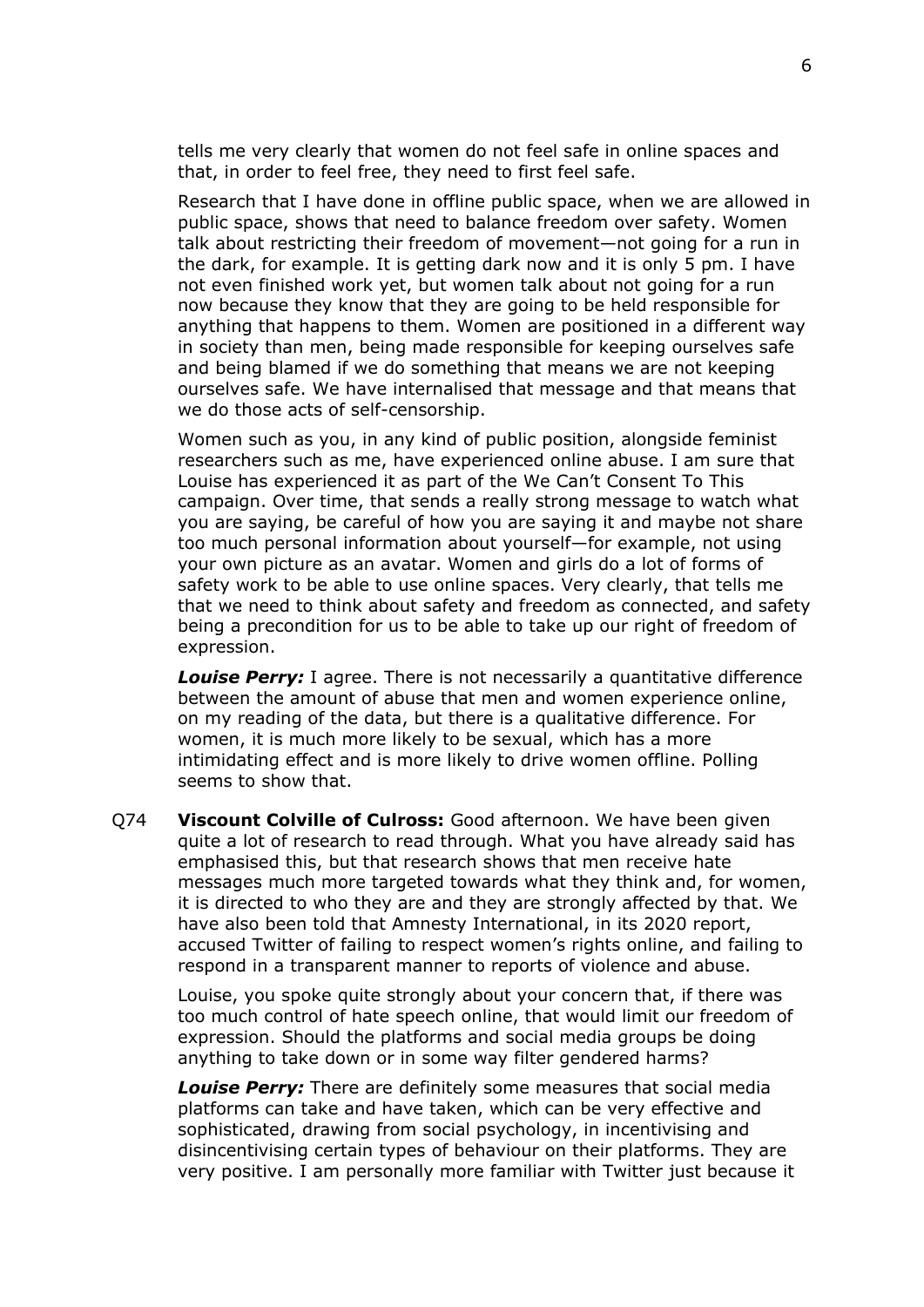is the only social media I regularly use, but they have introduced notification filters, limited who can reply to tweets and things such as that, which have the cumulative effect of making the space easier to use.

The difficulty that we come down to, which was engaged with very well in the last session, is that these are private companies. They are motivated by profit, not maximising the well-being of their users. They have their own political biases, so we inevitably see some forms of speech censored more than others, particularly on a platform such as Twitter. The President of the United States being removed from Twitter is the most remarkable example of this. This is clearly not a politically neutral form of internal regulation. It has to be tailor-made for every platform, so I am not in a position, in a technical sense, to go through every single change that should be made.

In terms of future-proofing, as Fiona was quite rightly saying, the legislation compelling these companies to do something, in a bespoke way, to limit the misuse of their platforms seems like a good thing. It would be good to have the default settings for users more oriented towards privacy and safety, rather than people having to seek out ways of making themselves safer online. A lot of people are not tech savvy enough to do that and might not be aware of the measures that they can take. It would be much better for these platforms to be orientated towards the least tech savvy rather than the most, as they currently are, always remembering that the problem here is that these are private companies that are oriented towards profit. They are not in the business of behaving responsibly in general.

Many porn platforms are, of course, social media platforms, Pornhub being the largest and most famous. It is essentially a specialised form of YouTube and is egregious in its reluctance to regulate itself. Recently, we saw some very belated efforts by Pornhub to start cracking down on the misuse of its platform, which it did only in response to Mastercard and Visa withdrawing their support. What is fundamentally motivating these platforms is money and that is a very bad moral metric. Unfortunately, the time has come for there to be more state intervention requiring these companies to behave more ethically.

**Viscount Colville of Culross:** Fiona, you pointed out that the regulation should happen to online platforms to make sure that there is freedom of expression for minoritised groups. To deal with the fears expressed by Louise about controlling freedom of expression for everybody else, how do you define those gendered online harms? How should the platforms be responding to them?

*Dr Fiona Vera‑Gray:* It is a really good question. Even when I was preparing for this, I thought about how there are so many gendered online harms. It is hard to think of how to approach it. We have looked at the issues of online gendered hate speech and pornography. We have not really touched on the non-consensual distribution of private sexual images, which happens across social media and pornographic platforms. On a lot of the tube pornography sites, which are free to access, users are uploading stolen content taken from other pornography producers.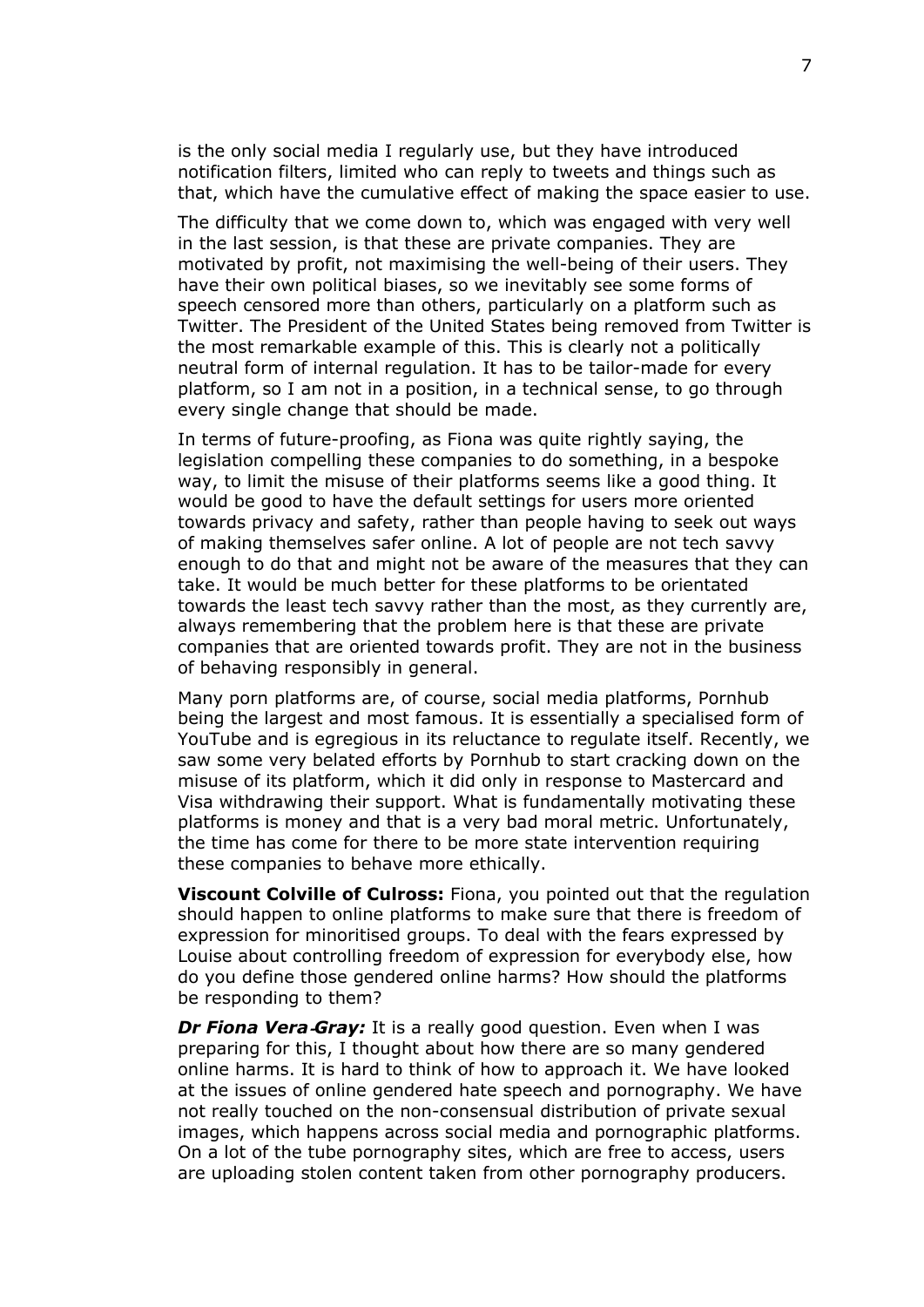The people in those videos are no longer getting any kind of income generated. That is another form of gendered harm. There is a huge range.

I think about something being a gendered form of harm when it disproportionately impacts a particular group. What you said at the start about it not necessarily being a disproportionate extent was important. We can think about both men and boys receiving online abuse, but it is about the disproportionate impact, some of which is about the ways in which women and girls are situated as being responsible for preventing this kind of material offline and how that is translated into the ways that we manage ourselves online.

It is tricky. How do you balance it? One way may be to start thinking about prevention. Louise's point is really important. These are massive companies, and they respond to money, but they do have to respond to government law. We have seen this with what is happening in Australia at the moment. It is very interesting that there seems to be a stand-off happening between Google and government. That is something to keep an eye on. Their response has been that stand-off. They do not have that same stand-off when they are told to do something by Visa withdrawing its services from their platform. There is definitely the money question there.

I have been thinking about this with colleagues at the law school in Durham. We have the public sector equality duty, which puts a positive duty on public sector organisations to have due regard to eliminating unlawful discrimination, harassment and victimisation, advancing equality of opportunity between different groups, and fostering good relationships between different groups. Similarly, we need a positive duty on these companies. It is not enough to be removing this material or preventing online hate speech. How are you proactively advancing equality of opportunity for freedom of speech? How are you proactively eliminating unlawful discrimination and fostering good relations?

That starts to get us into some really interesting territory about the ways in which these platforms can be used. Again, it was covered in your previous session. We know that they have a massive amount of data there and that it is being used by private companies to change our behaviours, so that we start buying things, or to sell us particular products. How about platforms use that information to send out more positive, challenging messages about changing gender norms: harmful norms of masculinity and harmful and restrictive norms of femininity? How can we proactively make these companies start to do some preventive work?

That, in some way, gets us to the side of this issue of preventing someone's freedom of speech to enable someone else's freedom of speech. It takes a different route in. On the back of what has been said previously, that might provide a different approach. I do not know if it is being done yet. It might be that we could lead on it here in the UK.

**Viscount Colville of Culross:** That was very helpful. Thank you so much.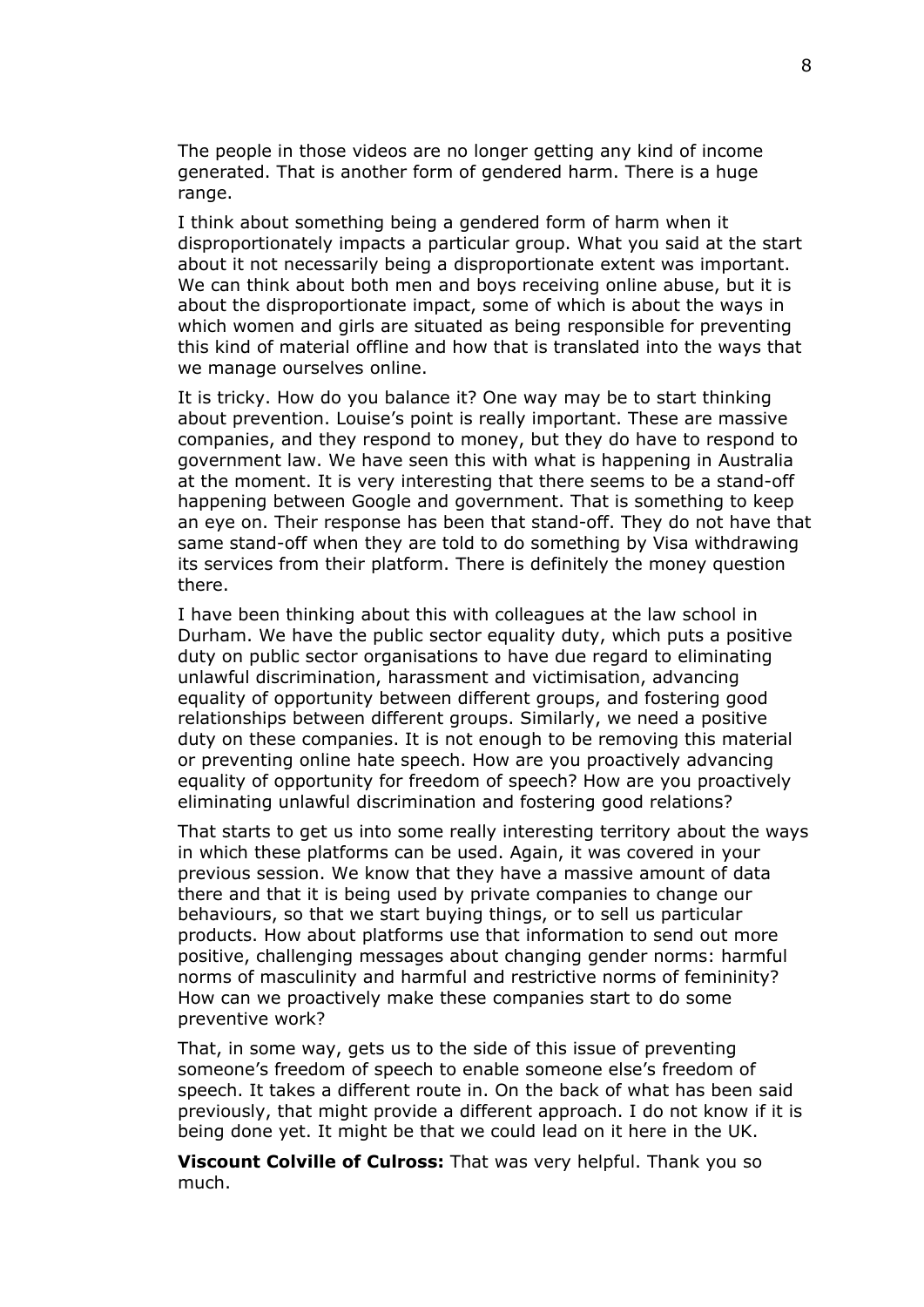Q75 **Lord Vaizey of Didcot:** Thanks very much for that. That is a terrific idea. I think you were both watching the previous evidence session, so you know that I am going to ask, effectively, the same question about digital citizenship. My thought process has been going all over the place as I have listened. Part of me thinks that the online world has unleashed baser instincts, which society manages to suppress in the way social norms work—not entirely, but broadly speaking. Using my terrible analogy of the pub, people tend not to shout rude comments across the room at people in the way that they do online.

Your point about the platforms getting positive messaging out there is an interesting one. If you take an analogy with Kick It Out, whether it has worked or been half-hearted, the football league has at least stepped up to say that racist chants are unacceptable in football grounds and relentlessly campaigned on it. The recent racist abuse of Marcus Rashford online makes my point that, when some people are out of scope, they revert to their normal type. I am being a bit discursive, but that point was very interesting and I hope it is one that we take up in our report.

It helps me start the question. Can you do anything about digital citizenship in terms of educating adults? I was going to say, "No, you cannot". You have to go back to general education, which is going on all the time, whether it is Kick It Out or other things, to tell people that this is not an acceptable way to behave. Maybe digital citizenship can happen and the platforms could come up with innovative ways of making those social norms much more prevalent online or campaigning for them. Anyway, I think you have worked out that I am trying to ask you a question or take the point on.

*Dr Fiona Vera‑Gray:* It is interesting and something to think about. We could come at it in a slightly different way, which might open up some opportunities that we do not have yet. I challenge you a little about people not saying things such as that in the pub, because I know from my research about women in public spaces that women have anonymous, quite aggressive things said to them in pubs, on public transport and when walking outside in public. The similarity between what happens there and online, a lot of the time, is the anonymity of the offender. There is something about anonymity and established gender norms that means some men will take the opportunity that anonymity provides them in order to harass.

**Lord Vaizey of Didcot:** That is a very fair point.

*Dr Fiona Vera-Gray:* We need to think about how that happens online. My thinking on this idea of digital citizenship is in a similar area to yours. This was brought out in your earlier session. What happens online is just an extension of what is happening offline. There is not that clear distinction any more. We could use the opportunity of the online space, not to change digital citizenship necessarily, but to start changing those broader gender norms that leak out. We have a situation at the moment in this country where 85,000 women a year are raped. If we can somehow connect those two things, because they are connected in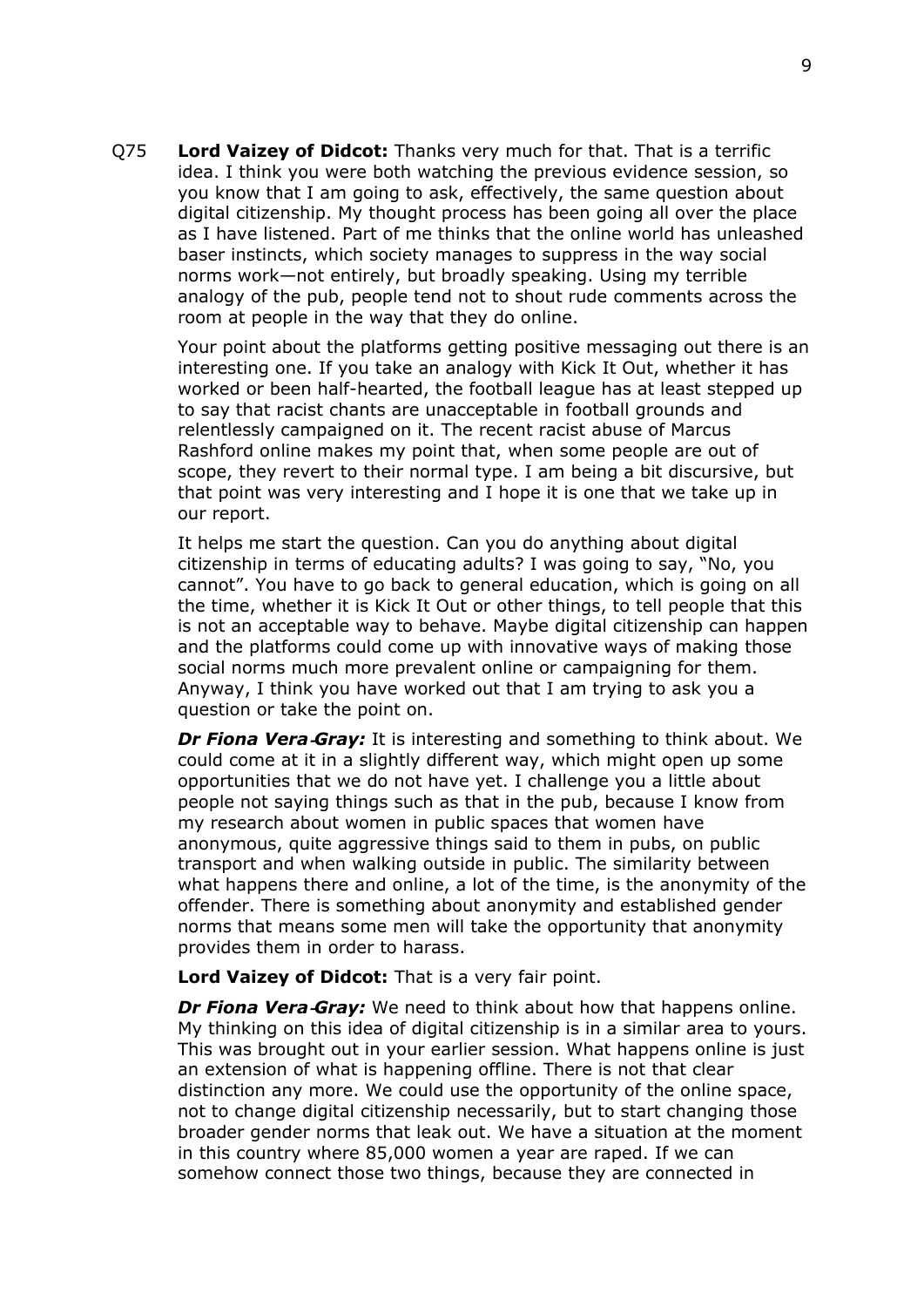women's experiences, we can use this as an opportunity to start changing that broader picture of violence against women and girls.

I would recommend, and I can tell from the questions that your committee is already thinking about this, that it be evidence-based. I would be careful about saying to the platforms, "This is what we need you to do; can you do it?", and then them coming up with something really weird, ultimately wrong, possibly quite ineffective and, at worst, harmful. There is a growing literature about how to change people's attitudes and behaviours around violence against women. It is about stepping back and changing gender norms, not necessarily changing individual actions but trying to change what people think masculinity and femininity are, so taking that step back. I would encourage that any push on platforms to take up something such as this be evidence-based and based in the literature about preventing harms and violence against women and girls.

**Lord Vaizey of Didcot:** Do you know anyone who is doing this, even as a small platform?

*Dr Fiona Vera-Gray:* To my knowledge, no one is doing this. The only platform that I thought of that does some good, interesting stuff is Bumble. I do not know if you know of it. It is a dating platform for women. It did stuff about preventing cyber-flashing, which is endemic for women on dating platforms, as anyone who has used one will know. Bumble did some really good work using algorithms to identify when a penis image was being shared and to blur it out, until somebody clicked on it and said, "Yes, I want to see it". There are tech solutions that they can come up with.

I do not know anyone who is doing anything, particularly, on challenging gender norms because there has not been the requirement. I am a bit sceptical that they will do anything unless there is some kind of duty or push from government.

*Louise Perry:* I am afraid I take a slightly more pessimistic attitude.

**Lord Vaizey of Didcot:** I do not think Fiona was feeling particularly optimistic. I was just very intrigued by her proposal.

*Louise Perry:* I would be very disappointed if the only thing that came out of this committee was a recommendation for PHSE instruction on digital etiquette, for schools to take a more didactic approach.

**Lord Vaizey of Didcot:** I was thinking more about adults, but I agree with you. I am coming to the conclusion that it is probably a waste of time, which is why I seized on Fiona's idea.

*Louise Perry:* I do not think it would be a waste of time. I have taught a lot of consent workshops in my life. I do not think they are pointless. Their main function is to educate children about the law and give the schools an official position, meaning that, if children misbehave, they have no plausible deniability. When people are spending several hours, at least, online every day, a one-hour workshop is not quite pointless but close to it.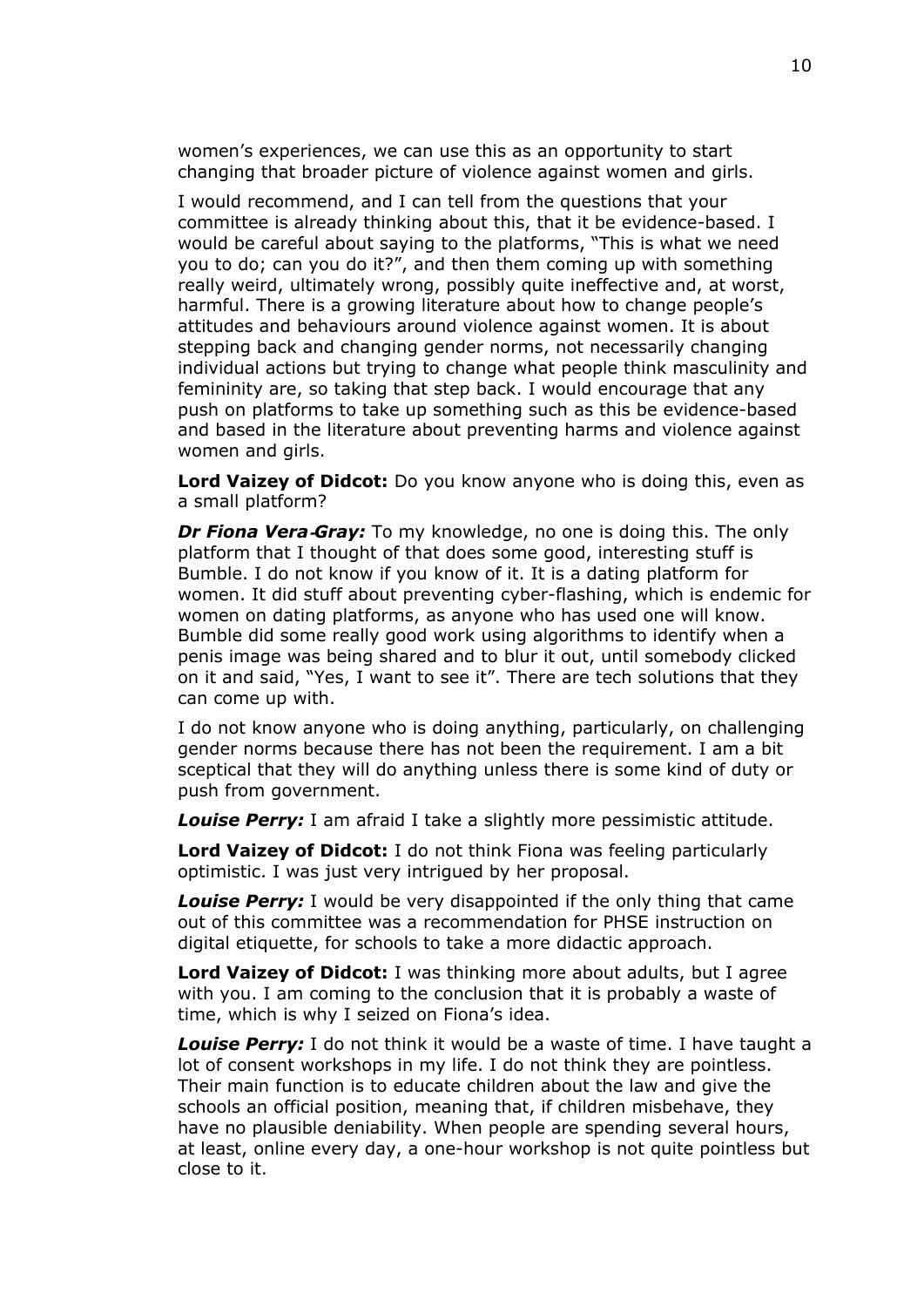In terms of the platforms having their own didactic function, the recent withdrawal of Mastercard and Visa services from Pornhub is a really interesting example. This happened because there was an article in the *New York Times*, which is a prestigious, internationally read publication, so there was some public pressure put on MindGeek as a consequence and, to some degree, this worked.

**Lord Vaizey of Didcot:** The credit card companies withdrew their services.

*Louise Perry:* Yes, they did, because of the bad PR. Bad PR has some degree of control here. Thinking about Kick It Out, as you mentioned, fortunately, there has been a huge swing in public opinion against that kind of racism, which means that, when we see it, there is a negative public response. This is a positive cycle, which means that there has been more official action taken. The problem is that porn is quite immune from this. Porn is astonishingly racist, for instance. Almost nowhere online will you see more explicit racism than on entirely mainstream porn platforms that are some of the most visited in the world.

It is so dismaying to see a platform such as Pornhub, for instance, that will say lots of positive political things, donate to political causes and will work quite hard on its public image, simultaneously platforming all this stuff. For some reason, there does not seem to be that feedback loop of public opinion. Either people do not know about that content or, for some reason, it is just considered to be outside the realm of public disapproval. Thinking about a platform such as Twitter, Jack Dorsey cares about what people think of him. He and Twitter have some interest in their own public reputations, which means that they are responsive, to some degree, to bad press. That is basically the only thing that would motivate them to do any of this kind of positive work and that does not apply across the board.

I do not know whether state intervention could oblige them to do that sort of thing. I am afraid I am quite pessimistic about the scope of any of these companies to have any kind of positive input in that way. I think they really just need to be controlled.

**Lord Vaizey of Didcot:** That is fair enough. It might be that the online harms Bill could look at that in the future.

Q76 **Baroness Bull:** We are going to be staying on the theme of pornography and pornographic websites with my question. It seems we have talked quite a lot about that. Louise, this is not my question; it is a musing and I will make it brief. That line between legal and illegal porn seems to be incredibly blurry and difficult to navigate. It seems as if the big websites are using freedom of expression as a defence for retaining some of their content. You will, of course, know absolutely about this.

My question is really about the responsibility of the legal websites to verify that there is consent of the participating actors. Are those processes in place? Are they sufficiently robust? Are they doing enough and what would your view be about where those processes might be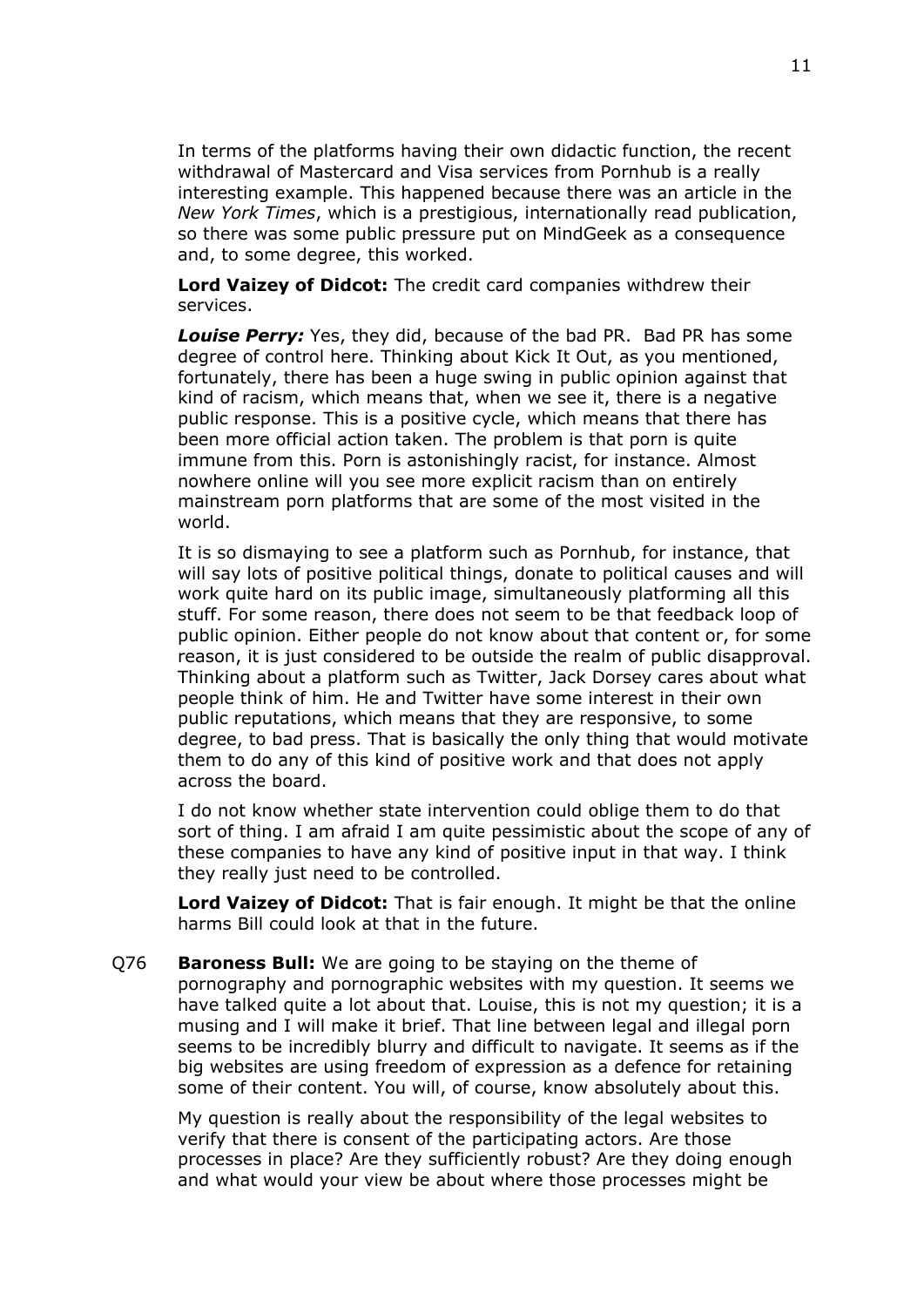#### enhanced?

*Louise Perry:* No, they are not doing enough. There is a large organisation in America called Traffickinghub, which has done quite a lot of campaigning on this issue. It has tested the verification process by trying to upload things and seeing how robust the system is on sites owned by MindGeek. It is not robust at all. It is extremely easy to hoodwink the verification systems. Content uploaded by unverified users was all deleted in response to the *New York Times* piece earlier this year, but, unfortunately, there is still a huge amount of very dubious content available, including a huge amount of content that is or ought to be illegal in this country, such as strangulation images and rape porn.

The defence that many of these companies would make, and you are absolutely right that they hide behind freedom of expression, is that this is simulated and there is a huge amount of rape pornography, described as such, available online, but it is impossible to tell the difference between something that is simulated and something that is real. It is also impossible to tell where content might have been uploaded at the time with the consent of the user but they no longer give consent for its continued availability. Unfortunately, once this stuff is available online, it is not going away and it is impossible to expunge it.

There have been various scandals. For instance, there was a porn production company called GirlsDoPorn, which was hosted by Pornhub. It produced a huge number of videos over several years. There has been a scandal and criminal proceedings taken against the producers, because it turned out that they had tricked the women in the films. They had basically told them that they would not be distributing the video publicly, but then they did. It is possible to remove it from the official platform, but it has been shared. This stuff is available absolutely everywhere. Once it is out there, it is very difficult to rein it back in, which is one of the ways in which the internet is different from any medium that we have ever encountered or had to legislate around before.

We also know that there are lots of cases of people who have revenge porn images put up, or who no longer consent to having their images being available, reporting them to the platforms and being ignored or having nothing done for weeks or months at a time. This is very common. It is distressingly common, particularly to very young women, who had this experience and who are sometimes driven to suicide and so on. It is really grim.

In this regard, I would advocate very heavy fines for the platforms that fail to remove that content—with the outcome, I hope, that they would remove it by default as soon as there was any report made, because at the moment they are dragging their heels and they suffer nothing for doing that—and criminal liability for any of the executives who are based in the UK. That has to be the really heavy-handed approach at this stage because they are not going to do it spontaneously.

**Baroness Bull:** The individual damage is already done at that point, so it is protecting future victims, but it does nothing, of course, for the damage that is already done. You said earlier that there was a difference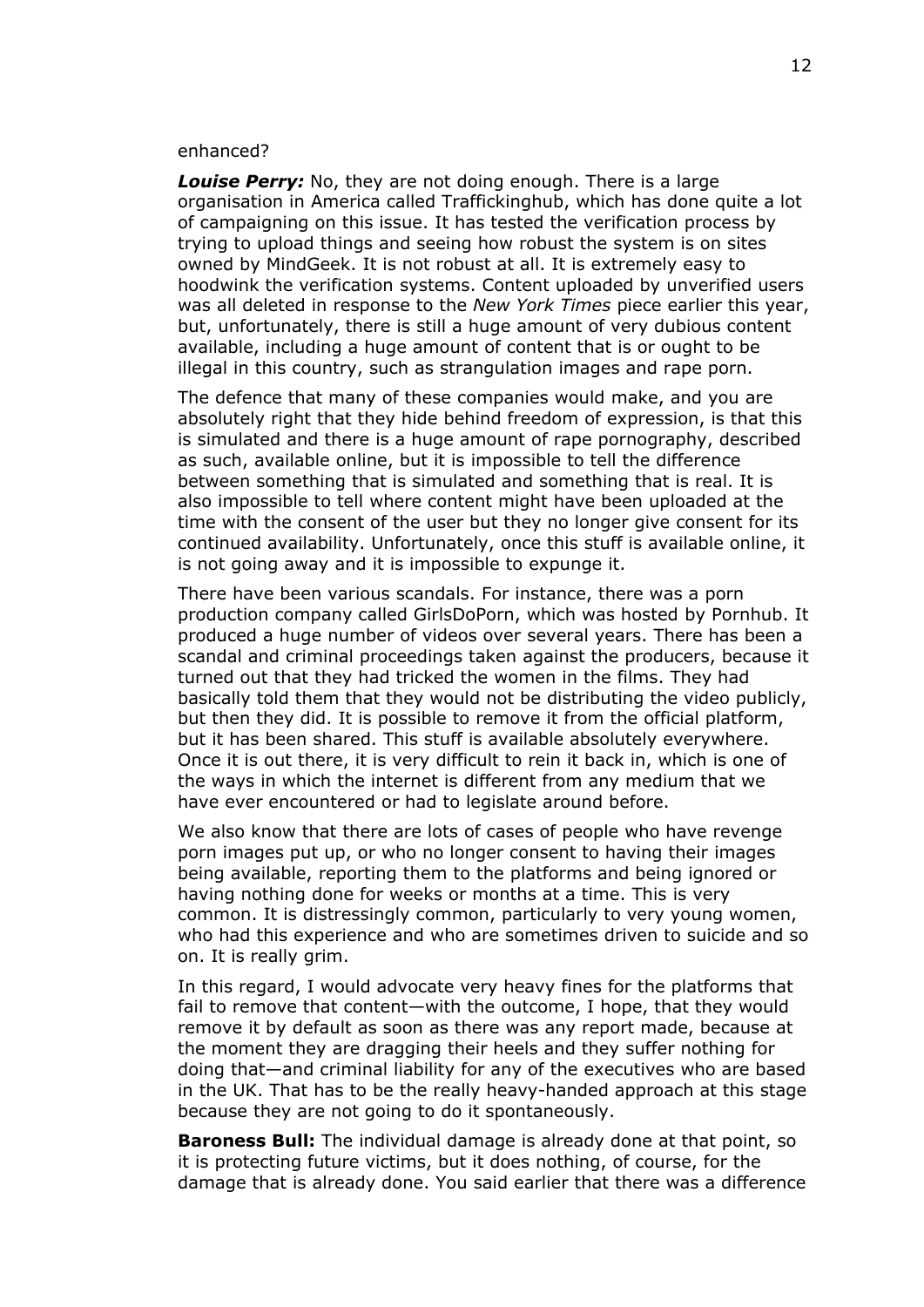between porn and erotic stories. I am not quoting you exactly there. Porn is not speech. It is not erotic stories. We could have a whole seminar on that and we do not have the time. Is your argument that porn per se causes so much damage that you would like to see the regulations much tighter? Would you accept that there is a case that sexual expression is a kind of expression?

*Louise Perry:* I would be delighted if we started enforcing existing legislation. That is where I would leave it. Currently, it is already illegal to have bestiality, necrophilia, anything threatening someone's life, rape porn, revenge porn and child sexual abuse images. If we could get rid of that, I would be absolutely delighted, so I am trying to be pragmatic.

*Dr Fiona Vera-Gray:* I do not have that much to add. No, there are no robust processes. To echo Louise's point, we need to start thinking about consent. At what point are we thinking about establishing the consent? Is it consent to have the video made, uploaded, distributed or to have other people make money off it? Again, we need to think about these tube sites, which are stealing the property of other people and performers who did consent but maybe did not consent to it then going up on Pornhub.

To that point about responsibilisation, currently it is individuals' responsibility to find this material online, which, a lot of the time, happens from a friend or a colleague saying, "Hey, I saw you on a porn site". It is up to them to find this material and then report it. The Revenge Porn Helpline, when people report this material to it, has good relationships with some of the companies, which will then take it down. Where individuals report this material, we know directly from victim survivors that, exactly as Louise said, the companies drag their heels, they do not hear back about what happens and then they find, because of the nature of the internet, that somebody has already ripped that, saved it and then uploaded it to another 20 porn sites.

There are no robust processes. To be honest, I do not think there is a real commitment from them to ensure that there are robust processes to verify consent, because that will significantly decrease the amount of material that is going to be available on their platform. There is not that desire from them. Louise has mentioned MindGeek. We talk a lot about Pornhub, but we need to be aware that MindGeek is a large company that owns a number of sites. At least nine of its sites are in the top 50 pornography sites accessed in the UK. The only site around which it has done any kind of proactive work is Pornhub. If it really cared and had an ethical commitment to ensuring that its platforms were free of non-consensual material and child abuse images, it would have applied that across RedTube and all the other sites that it owns and operates. It has not. It has done it just with Pornhub because there has been pressure from card companies.

Pornhub is being set up as this acceptable face of online pornography. It launched a sex education centre in 2017 to try to say, "Look, we are doing proactive sex education work", for example. We need to have an eye not necessarily on the platform but on the company and all the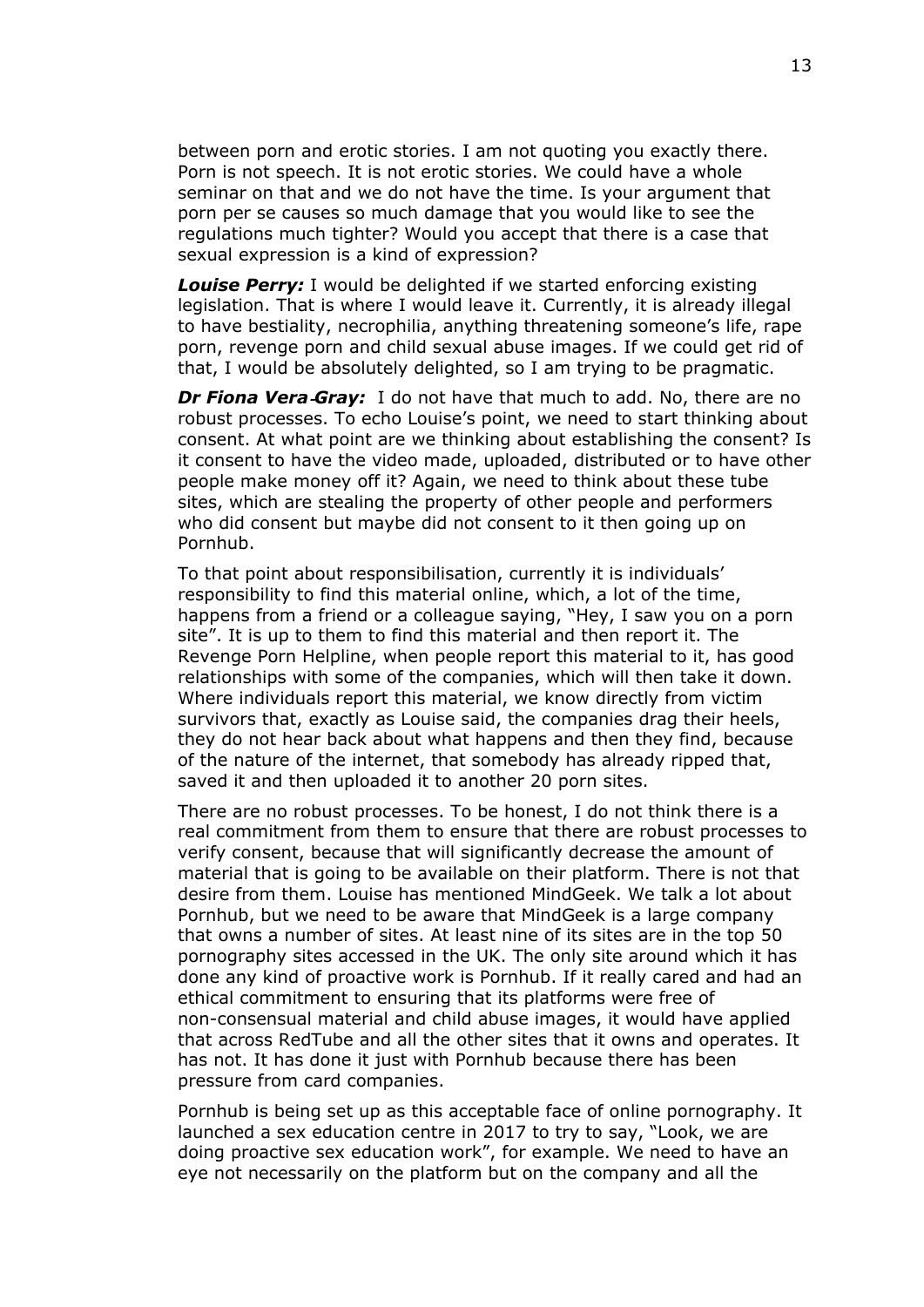subsidiary companies that it owns and manages. I would support the view that, no, they do not have robust processes.

Q77 **Lord McInnes of Kilwinning:** Thank you both. That has been really helpful. I would like to ask about the nature of the state intervention. I guess the answer to my question as to whether government is doing enough to remove illegal porn from the internet would be no. I wanted to explore further what you think the Government should bring forward to remove that illegal porn. From what you have already said, could the Government do more to remove that radicalised sexual imagery, such as strangulation, which may not be entirely illegal, but is leading to radicalisation of the knowledge of sexual acts among young people?

*Dr Fiona Vera‑Gray:* The Government are not doing enough. It is quite hard. As Louise has touched on, the online space creates a legislative challenge. The material is not produced here. It is not being distributed here. It is hosted somewhere else. The only thing you can legislate is about consumers. They have done that for extreme pornography. The Internet Watch Foundation, which I am sure you know of, is funded by industry, not by government. It does amazing work, but it is just on the removal of child sexual abuse images. It is not on any other form of illegal pornography, so the Government do not really do anything to ensure that illegal pornography is removed from the internet. I cannot think of anything that the Government proactively do, with the caveat that it is quite hard to do anything.

There are opportunities. I have not looked at the most recent online harms White Paper, but there is a real opportunity there for the regulator to go further, not just focusing on illegal content. The regulator should have a role in ensuring that the terms and conditions of the website reflect what is on the website. I recently did some research where we looked at 150,000 of the videos on the three top mainstream porn sites. We did not look; we got a computer to look at them for us and tell us what was there. We just looked at the front page and the material that was advertised to a first-time user. We found tens of thousands of descriptions of images that would violate the terms and conditions of the site. The site says, on the front page, very clearly, "We do not host racist material, material promoting or endorsing sexual violence or material that is classed as revenge pornography".

This is not even about the content. This is about the titles used to describe it. Platforms could very easily create an algorithm that searches the front page, or the whole database, but definitely does not push those videos to the front page. The algorithm of that site is pushing those videos to the front page. We had the advanced computing institute do it. It was anonymised, basically. It pushed things to the front page with no interactions or it did not know where we were accessing the material, et cetera.

There needs to be something about ensuring that the terms and conditions of the website accurately represent what is on the website. At the moment, they seem to just be there and I do not know how they are enforcing them or anything. There also needs to be some kind of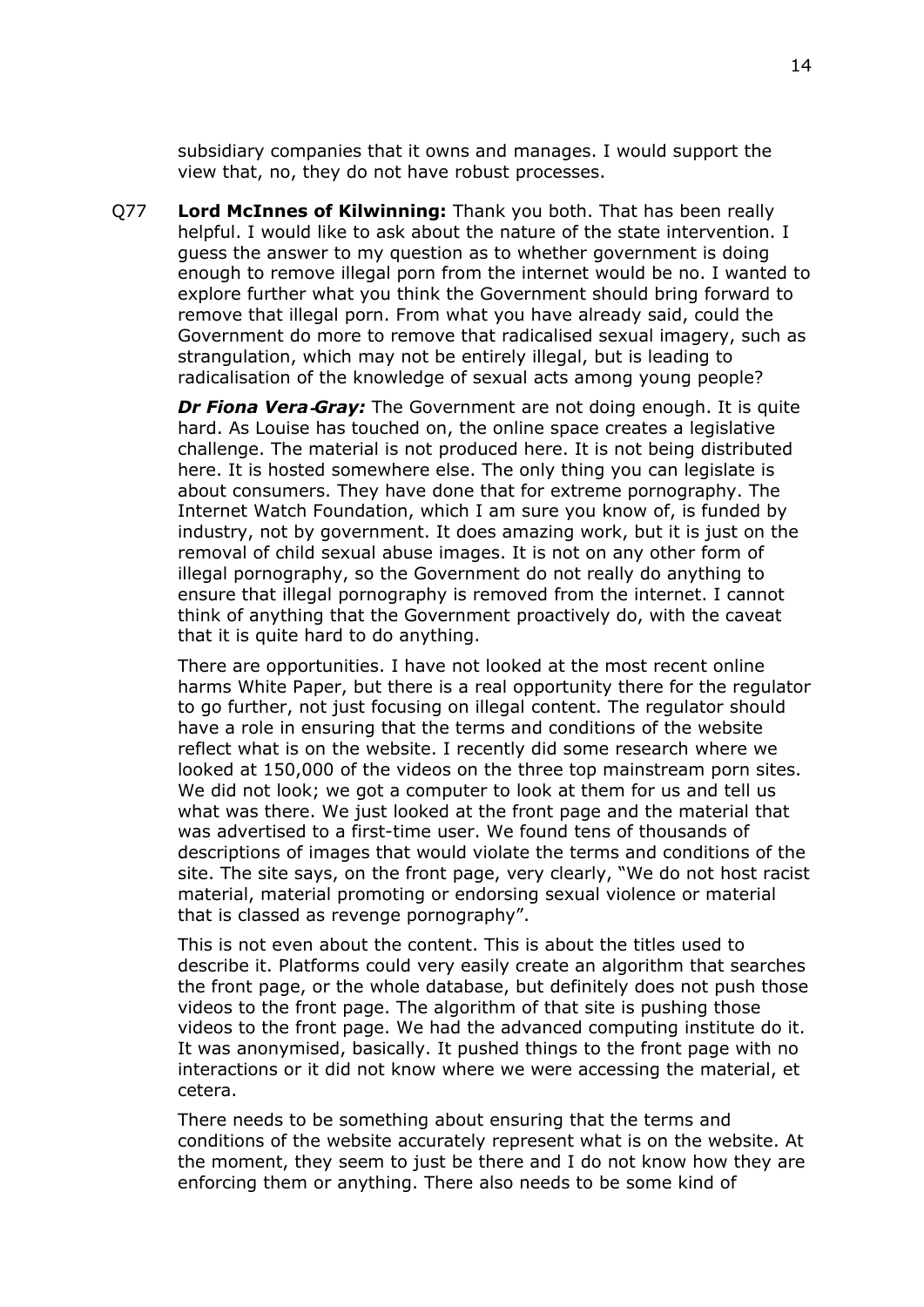mechanism of appeal, which is not in the White Paper, the last time I looked, for individuals to approach the regulator directly when online harms have been experienced and the company response has been inadequate. We need someone we can contact and say, "Can you look into this for us?" At the moment, that is not in there. The e-safety commissioner in Australia, which I can talk about in a minute, is something that we might want to think about.

It is important that we do not just focus on illegal content. It is so difficult to police the internet, but, when you look at the terms and conditions of these sites, they know very well the kind of material that should not be on there, because it is there. They are saying that this material should not be on here. We need a mechanism to hold them to account for what they are saying should not be on their own platforms.

*Louise Perry:* I absolutely agree with that. We have existing legislation around possession of a lot of extreme porn, which is, effectively, not enforced and, frankly, could not be enforced. It is beyond the police's capacity to pursue this. When you end up with any prosecutions, it is typically because the police have been looking at the computers of a suspect for some other reason. Particularly post austerity, the police are not even keeping up with child sexual abuse images, which they are supposed to be proactively pursuing. It is just not possible.

The only way of really contending with this is to target the platforms and hit them where it hurts. I would suggest very large fines, which I believe other European countries are considering, linked to how long content has been up. You might say that, for instance, for every hour after a report is made that it remains up, some sort of fine is levied. Similarly, having personal criminal liability for any UK-based directors is really important. Particularly thinking about companies such as MindGeek, their directors are extremely private. It is not like with Facebook, Twitter or whatever, where the CEOs are household names. There is a lot of deliberate obscurity, I think, which the state is in a position, potentially, to challenge by bringing criminal proceedings against directors who have knowingly enabled their platforms to facilitate criminal activity.

I briefly mentioned the slippage between legal and illegal porn. I was surprised when I first started writing about this by how much stuff is already illegal. It is already the case, for instance, that most strangulation material is probably illegal in terms of acts that threaten a person's life. That has been illegal since 2008, including simulated. The extent to which this stuff is publicly available online is absolutely astonishing.

Q78 **Baroness Buscombe:** Thank you both very much. This has been incredibly informative. You have given us some pretty stark examples and, in a sense, you are, overall, raising awareness of a really difficult issue. One of my questions: what would you like the outcome of this inquiry to be? You have both given us quite a lot to think about in that area. I am not sure we need to say more because, even in your opening comments, you were talking about serious issues such as anonymity, prevention, enforcement, the fine lines where you might agree with each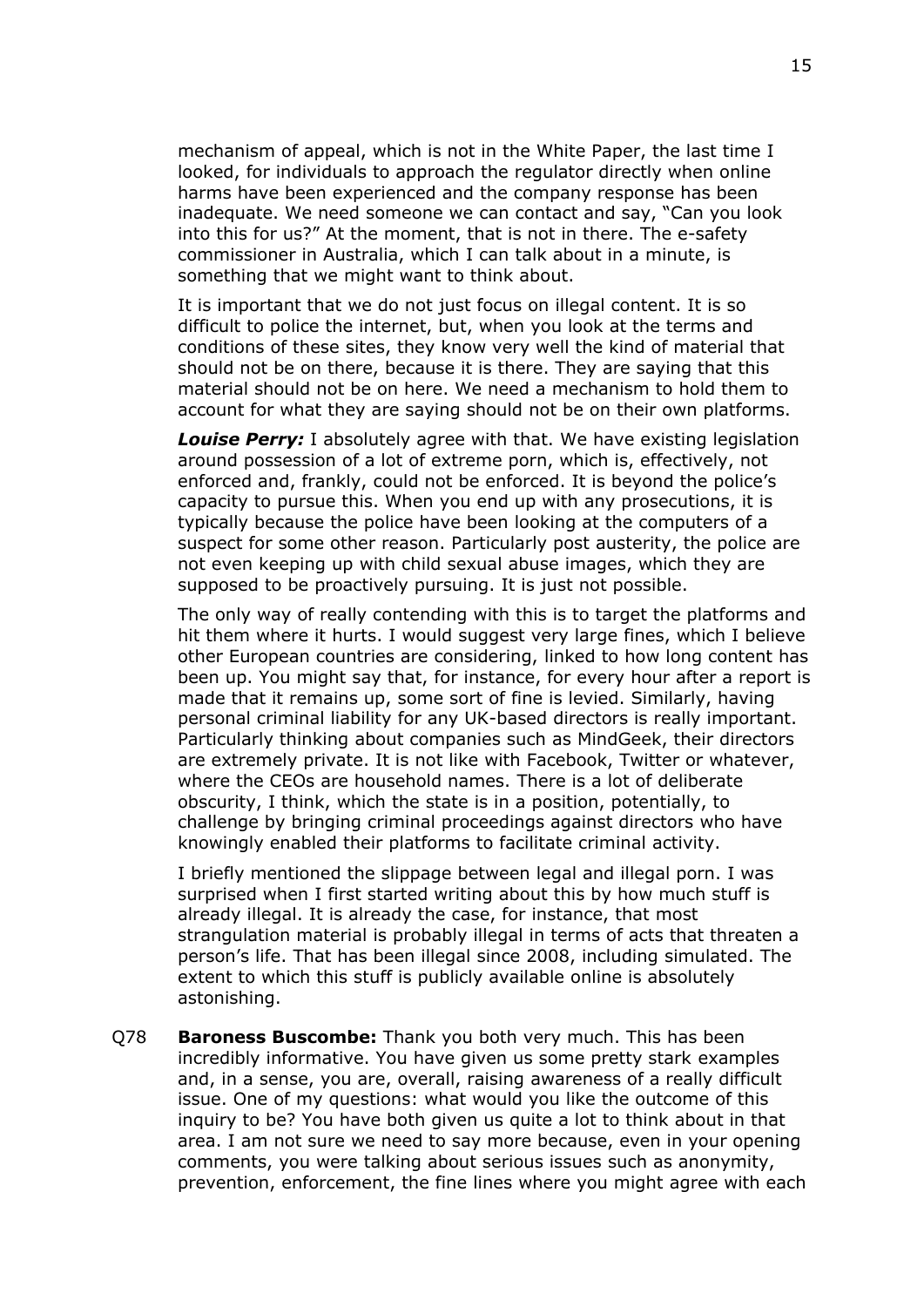other or not, and the stark reality that what I used to know of from a legal standpoint as sexual asphyxiation has now become commonplace strangulation. I have to say, from a legal standpoint, we always looked at it as an issue of men.

Do you know of any examples across the world where other countries may be handling some of this stuff better than we are? Do you have any examples that we could look at and think about where gendered harms are being addressed in a more robust way?

*Dr Fiona Vera‑Gray:* Similar to the previous witness, at the moment, everyone is in the same situation. We are all starting to grapple with this. We have let it all happen, and then we have realised that there are some people profiting off harming society and we need to do something about it. There is some interesting work happening in Australia with the e-safety commissioner, which is established. At the moment, they are consulting on an online safety Bill, which has some interesting things. I wrote them down so I would remember.

They are thinking about establishing in law a set of basic online safety expectations for the digital industry with mandatory reporting requirements. It requires sections of the technology industry to create new and strengthened industry codes that meet the Government's expectations to keep users safe, and provides new and strengthened powers for the e-safety commissioner, requiring the digital industry to do more to make its platforms safe. They are really getting the point I was making that we need to think about safety as a precondition to freedom. They are doing some work around creating a safe internet and connecting that to the issue of freedom of expression.

They are consulting on it at the moment. I will leave it up to you to have a look at it. I am not going to say that it is 100% great. I just know that it is happening. There is some work happening in Iceland. I am sure you are aware that, for a long time, the Nordic countries have been doing work on pornography and gender inequality. They have led the way globally in recognising that this issue is about violence against women and human rights, not necessarily about censorship.

They are currently looking at some ways to think about what they can do in terms of online pornography. A while ago now, they were going to ban online pornography. Louise, I do not know if you remember that. They could not do it. I cannot remember what they did, but they have made a really positive statement about their intention or the ways in which they see pornography as being linked to substantive gender inequality in the offline world. That is a really interesting and important principle and position to take. It requires further investigation. It would be great if the UK could look to what they are doing there and think about how we can embed that here.

*Louise Perry:* I do not have anything to add. Fiona said it all extremely well.

**The Chair:** Thank you very much indeed. Thank you to members of the committee. It has been a very interesting session, with some completely